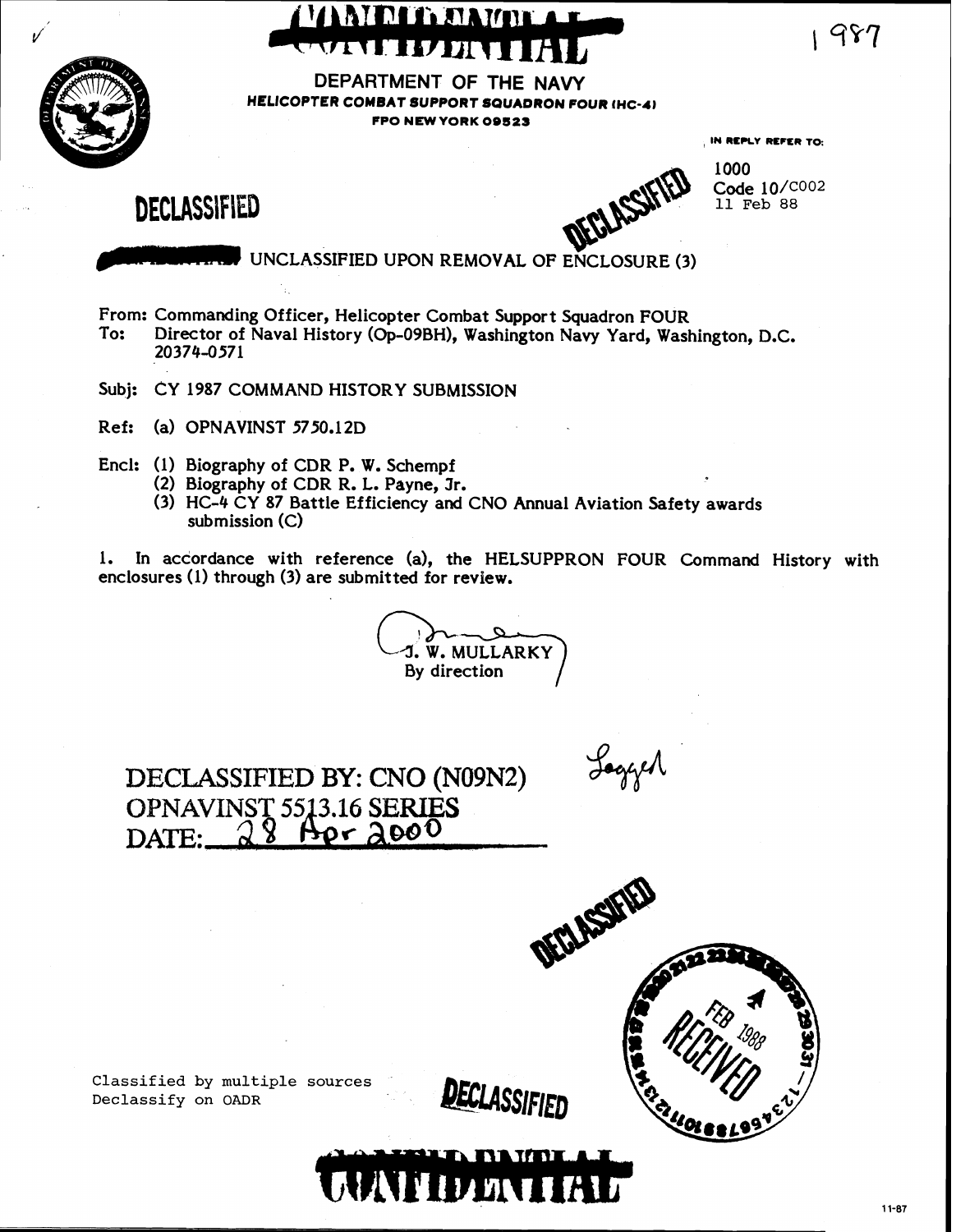### THIS **PAGE UNCLASSIFIED**

#### COMMAND HISTORY

### I. Comand Com position and Organization.

A. Mission - To provide day/night logistic support to SIXTH Fleet units and U.S. Forces Europe.

B. Organizational structure - Chief of Naval Operations, COMNAVAIRLANT, COMHELTACWING ONE, COMFAIRMED, HC-4.

C. Commanding Officers - 01 January-29 May, CDR P.W. Schempf. 29 May-31 December, CDR R.L. Payne, Jr. See enclosures (1) and (2) for biographical information.

D. Permanent Duty Station: Naval Air Station (NAS) Sigonella, Sicily, Italy.

| D. Permanent Duty Station: Naval Air Station (NAS) Sigonella, Sicily, Italy,                               |                                                                            |  |
|------------------------------------------------------------------------------------------------------------|----------------------------------------------------------------------------|--|
| E. Assets: Six (6) Sikorsky CH-53E helicopters:<br>BUNO's: 161532, 161536, 161537, 161538, 161539, 161540. |                                                                            |  |
| II. Chronology                                                                                             |                                                                            |  |
| Dates(s)                                                                                                   | Event                                                                      |  |
| 01-03 January                                                                                              | Detachment (Det) to Palma, Spain in support of CV 67.                      |  |
| 05 January                                                                                                 | Designated first runner up in CINCUSNAVEUR Golden<br>Anchor Award for 1986 |  |
| 05-18 January                                                                                              | Det to Hyeres, France in support of CV 67, AOR 6.                          |  |
| 09 January                                                                                                 | Medevac one patient from Comiso Air Base Italy to NAS<br>Sigonella.        |  |
| 11-18 January                                                                                              | Det to Palma, Spain in support of CV 67, CVN 68.                           |  |
| 12 January                                                                                                 | Medevac one patient from CV 67 to Hyeres, France.                          |  |
| 24-28 January                                                                                              | Det to Naples, Italy in support of LHA 2.                                  |  |
| 27 January - 02 February                                                                                   | Det to Rota, Spain in support of CV 67.                                    |  |
| 30 January                                                                                                 | Medevac two patients from CV 67 to Naval Station Rota,<br>Spain.           |  |
| 08 February - 08 March                                                                                     | Det Tel Aviv in support of CV 67, CVN 68, LPH 12.                          |  |
| 12-26 February                                                                                             | Deployed on board USS Nimitz in support of CV 67, CVN<br>68.               |  |

#### **THIS PAGE UNCLASSIFIED**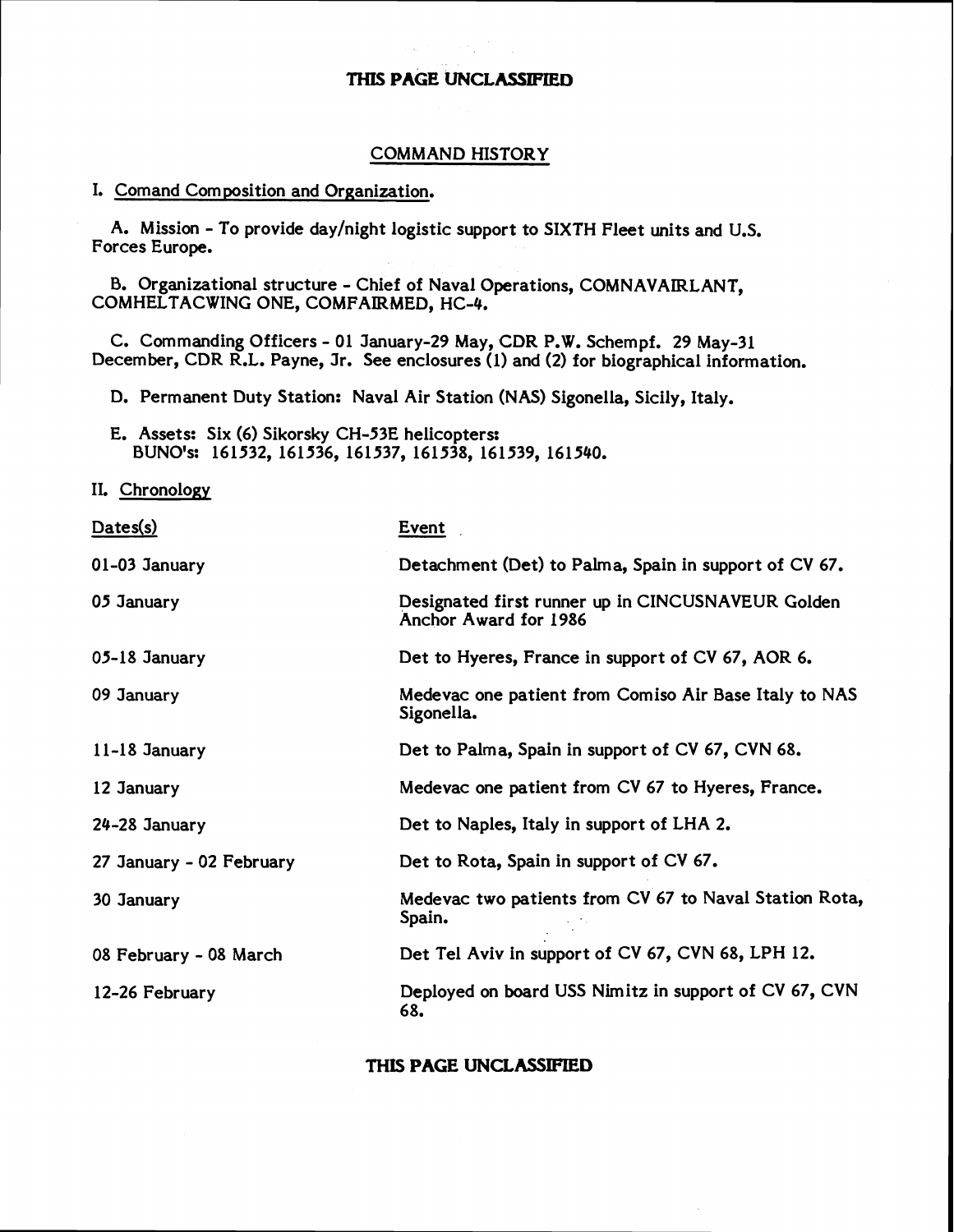### **THIS PACE UNCLASSFIED**

| 06-11 March         | Det to Naples in support of CVN 68.                                                                     |
|---------------------|---------------------------------------------------------------------------------------------------------|
| 12-18 March         | Det to Antalya, Turkey in support of CVN 68.                                                            |
| 24 March            | Medevac one patient from CVN 68 to NAS, Sigonella.                                                      |
| 25 March - 08 April | Det to Hyeres, France in support of CVN 68.                                                             |
| 29 March            | Medevac one patient from CVN 68 to Hyeres, France.                                                      |
| 6 April             | Medevac one patient from LPH 12 to NAS, Sigonella.                                                      |
| 10 April            | Medevac one patient from LPH 12 to NAS, Sigonella.                                                      |
| $12-21$ April       | Det to Palma, Spain in support of CVN 68.                                                               |
| 23 April - 06 May   | Det to Hyeres, France in support of CVN 68.                                                             |
| <b>May 87</b>       | Det to Souda Bay, Greece in support of CVN 68.                                                          |
| 17 May              | LCDR Douglas M. Hamilton, Operations Officer is killed<br>in an auto accident.                          |
| 19 May              | Humanitarian Mission: Transported human remains from<br>NAS Sigonella to Naval Support Activity Naples. |
| $24$ May $-01$ June | Det to Palma, Spain in support of CV 63.                                                                |
| 28 May              | Medevac one patient from Palma, Spain to CV 63.                                                         |
| 29 May              | Change of Command: CDR R. L. Payne, Jr. relieves<br>CDR P.W. Schempf as Commanding Officer, HC-4.       |
| 31 May              | Medevac three patients from CV 63 to Palma, Spain.                                                      |
| 06-13 June          | Det to Hyeres, France in support of CV 63.                                                              |
| 15-21 June          | Det to Rota, Spain in support of CV 60, CV 63.                                                          |
| 22 June             | Medevac one patient from CV 60 to Alicante, Spain.                                                      |
| $21-27$ June        | Det to Palma, Spain in support of CV 60, CV 63.                                                         |
| $05-17$ July        | Det to Hyeres, France in support of CV 60.                                                              |

### **THIS PACE UNCLASSIFIED**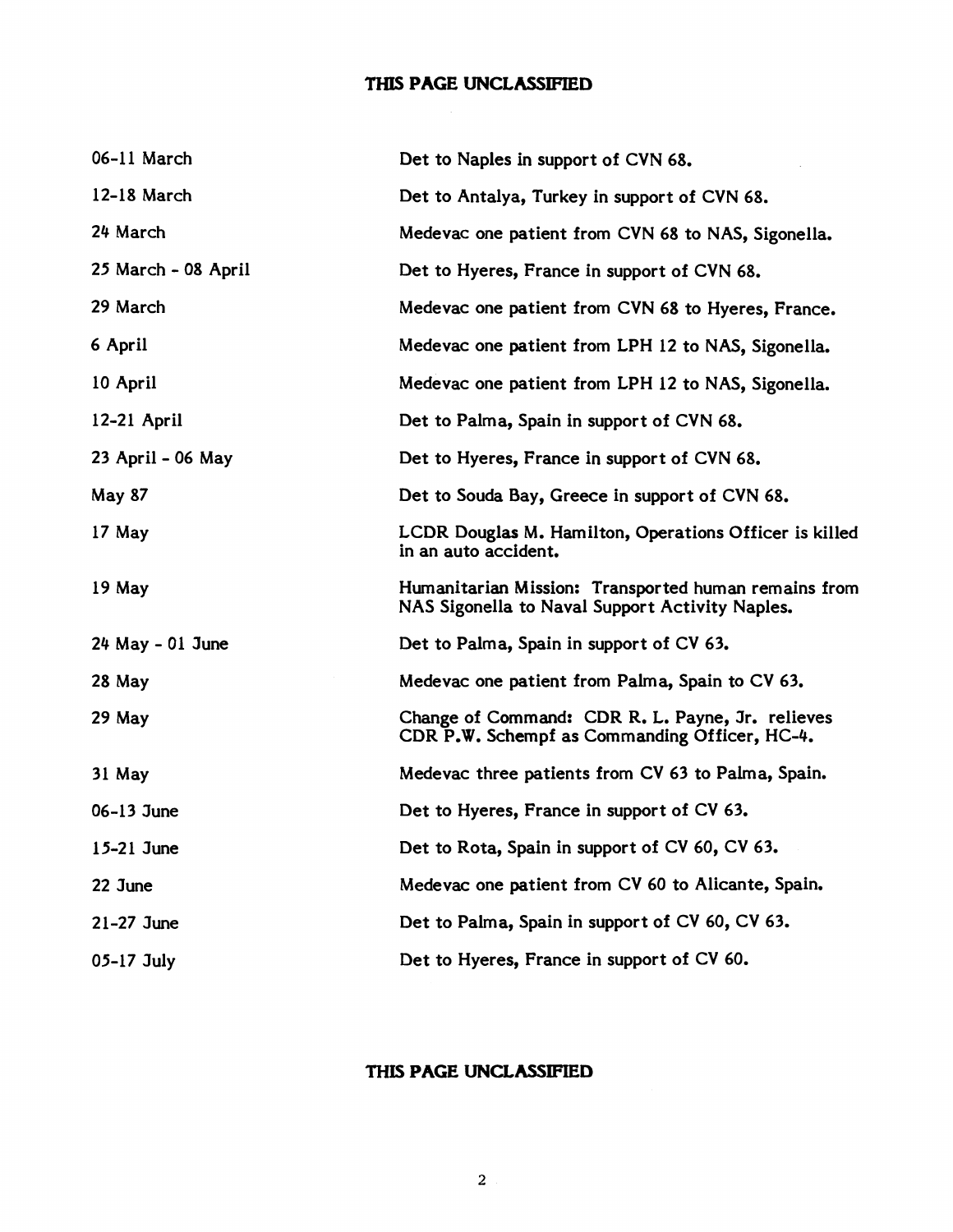### **THIS PAGE UNCLASSIFIED**

| 21 July                  | Received Commander Naval Air Force, U.S. Atlantic<br>Fleet Safety Citation for four years Class A mishap free<br>flight operations. |
|--------------------------|-------------------------------------------------------------------------------------------------------------------------------------|
| $21-27$ July             | Det to Alicante, Spain to support CV 60.                                                                                            |
| 24 July                  | Medevac one patient from Ragusa, Italy to NAS<br>Sigonella.                                                                         |
| 31 July - $05$ August    | Det to Naples, Italy in support of CV 60.                                                                                           |
| 05 August                | AMSAN James Music is killed in an auto accident.                                                                                    |
| 07-22 August             | Det to Alexandria, Egypt in support of CV 60 and<br>"Operation Bright Star," joint U.S./Egypt exercises.                            |
| 07 August                | Humanitarian mission: Transport human remains from<br>NAS Sigonella to NSA Naples.                                                  |
| 19 August                | Humanitarian Mission: Transport human remains from<br>NAS Sigonella to NSA Naples.                                                  |
| 22-28 August             | Det to Athens, Greece in support of CV 60.                                                                                          |
| 24-29 August             | NATOPS evaluation.                                                                                                                  |
| 30 August - 05 September | Det to Naples in support of CV 60.                                                                                                  |
| 06-15 September          | Det to Palma, Spain in support of CV 60.                                                                                            |
| 17-24 September          | Det to Naples, Italy and Hyeres, France in support of CV<br>60.                                                                     |
| 21-24 September          | Supported "Display Determination 87" in Hyeres, France.                                                                             |
| 18-22 September          | Det to Rota, Spain in support of BB 61.                                                                                             |
| 20 September             | Medevac one patient from BB 61 to NS Rota.                                                                                          |
| 21 September             | Medevac one patient from LPD 4 to NAS, Sigonella.                                                                                   |
| 23 September             | Medevac one patient from LPD 4 to NAS, Sigonella.                                                                                   |
| 28 September             | Medevac one patient from LPD 4 to NAS, Sigonella.                                                                                   |

### **THIS PAGE UNCLASSIFIED**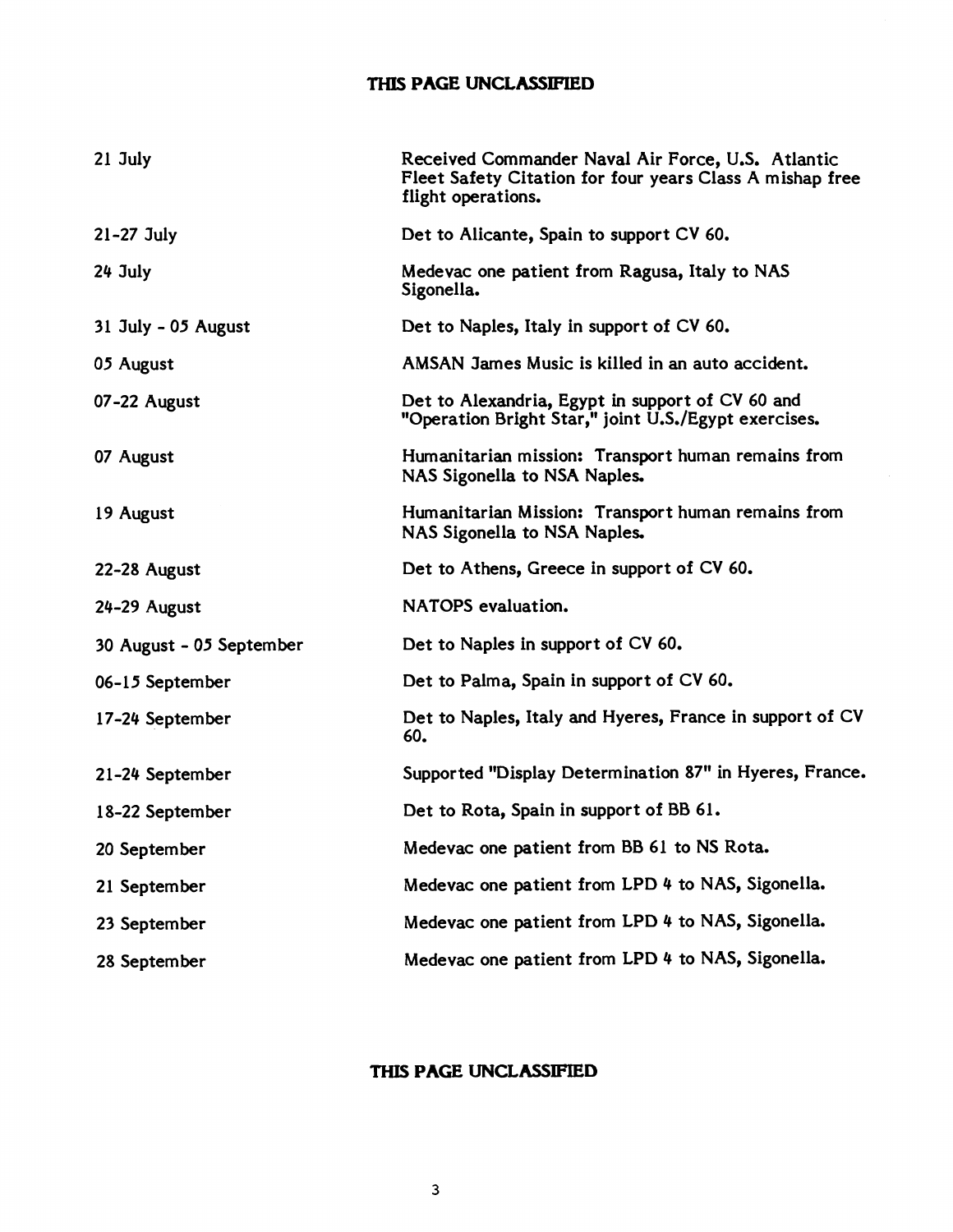## **THIS PAGE UNCLASSIFIED**

| 01-13 October             | Det to Cigli, Turkey in support of CV 60, LPH 4, and BB<br>61.                  |
|---------------------------|---------------------------------------------------------------------------------|
| 14 October                | Medevac one patient from LPH 4 to NAS, Sigonella.                               |
| 14-17 October             | Supported exercises in the central Mediterranean during,<br>"National Week 87". |
| 20-29 October             | Det to Tel Aviv, Israel in support of CV 60.                                    |
| 26-27 October             | ISIC inspection.                                                                |
| 21-24 October             | Det to Rota, Spain in support of BB 61.                                         |
| 01-05 November            | Det to Palma, Spain in support of CV 60.                                        |
| 05-11 November            | Det to Rota, Spain in support of CV 60 and BB 61.                               |
| 16-20 November            | Det to Naples, Italy and Hyeres, France in support of CV<br>43.                 |
| 19-30 November            | Det to Hyeres, France in support of CV 43 and BB 61.                            |
| 25 November - 09 December | Det to Rota, Spain in support of CV 43 and LHA 4.                               |
| 1-21 December             | Supported "African Eagle 87" in Rota, Spain.                                    |
| 09-31 December            | Det to Rota, Spain in support of CV 43 and LHA 4.                               |

### **THIS PAGE UWCLASSIPIED**

 $\mathcal{A}^{\mathcal{A}}$